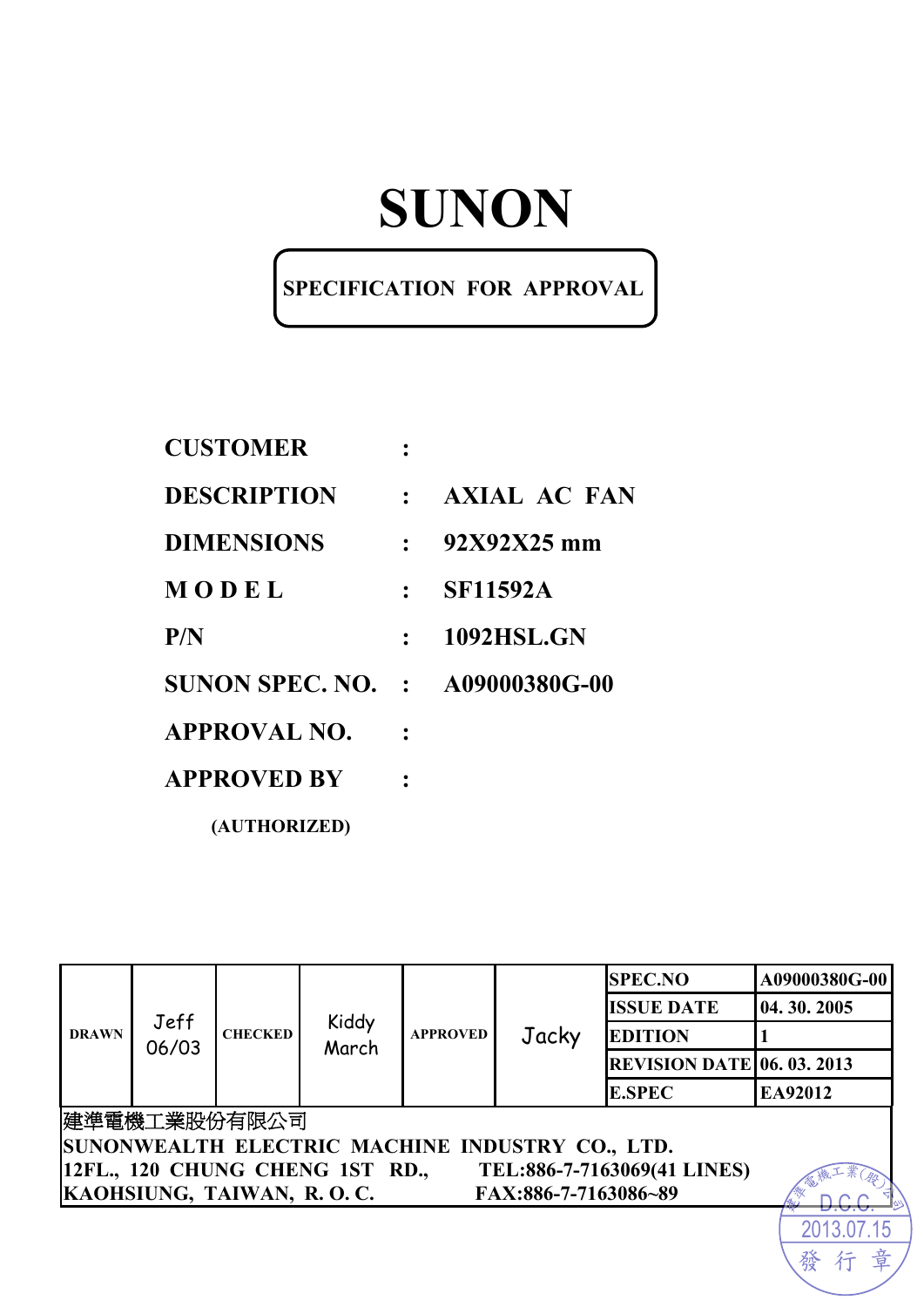| <b>AXIAL AC FAN</b><br>MODEL : SF11592A |                  |                   |                          |                                                   |  |  |
|-----------------------------------------|------------------|-------------------|--------------------------|---------------------------------------------------|--|--|
|                                         | P/N              |                   | : 1092HSL.GN             |                                                   |  |  |
| <b>CHARACTERISTICS</b>                  |                  |                   |                          |                                                   |  |  |
| 1. Motor Design                         | $\ddot{\cdot}$   |                   |                          | <b>Reliable Shaded-Pole Motor Construction.</b>   |  |  |
| <b>2. Insulation Resistance</b>         | $\ddot{\cdot}$   |                   |                          | 500 Megohms minimum at 500 VDC.                   |  |  |
| 3. Dielectric Strength                  | $\ddot{\cdot}$   |                   | 1500 VAC for one second. |                                                   |  |  |
| <b>4. Motor Protection</b>              | $\ddot{\bullet}$ |                   | Impedance protected.     |                                                   |  |  |
| 5. Noise Level                          | $\ddot{\cdot}$   |                   |                          | Measured in a semi-anechoic chamber               |  |  |
|                                         |                  |                   |                          | with background noise level below 15              |  |  |
|                                         |                  |                   |                          | $dB(A)$ . The fan is running in free air with the |  |  |
|                                         |                  |                   |                          | microphone at a distance of one meter             |  |  |
|                                         |                  |                   | from the fan intake.     |                                                   |  |  |
| <b>6. Tolerance</b>                     | $\ddot{\cdot}$   |                   |                          | $±15\%$ on rated power and current.               |  |  |
| <b>7. Air Performance</b>               |                  |                   |                          | Measured by a double chamber. The values          |  |  |
|                                         |                  |                   |                          | are recorded when the fan speed has stabilized    |  |  |
|                                         |                  |                   | at rated voltage.        |                                                   |  |  |
| 建準電機工業股份有限公司                            | <b>SPEC.NO</b>   |                   |                          | A09000380G-00 REVISION DATE 06.03-2013            |  |  |
| <b>SUNONWEALTH ELECTRIC</b>             |                  | <b>ISSUE DATE</b> | 04.30.2005               | EDITION                                           |  |  |
| <b>MACHINE INDUSTRY CO., LTD.</b>       |                  | PAGE              | 2 OF 9                   |                                                   |  |  |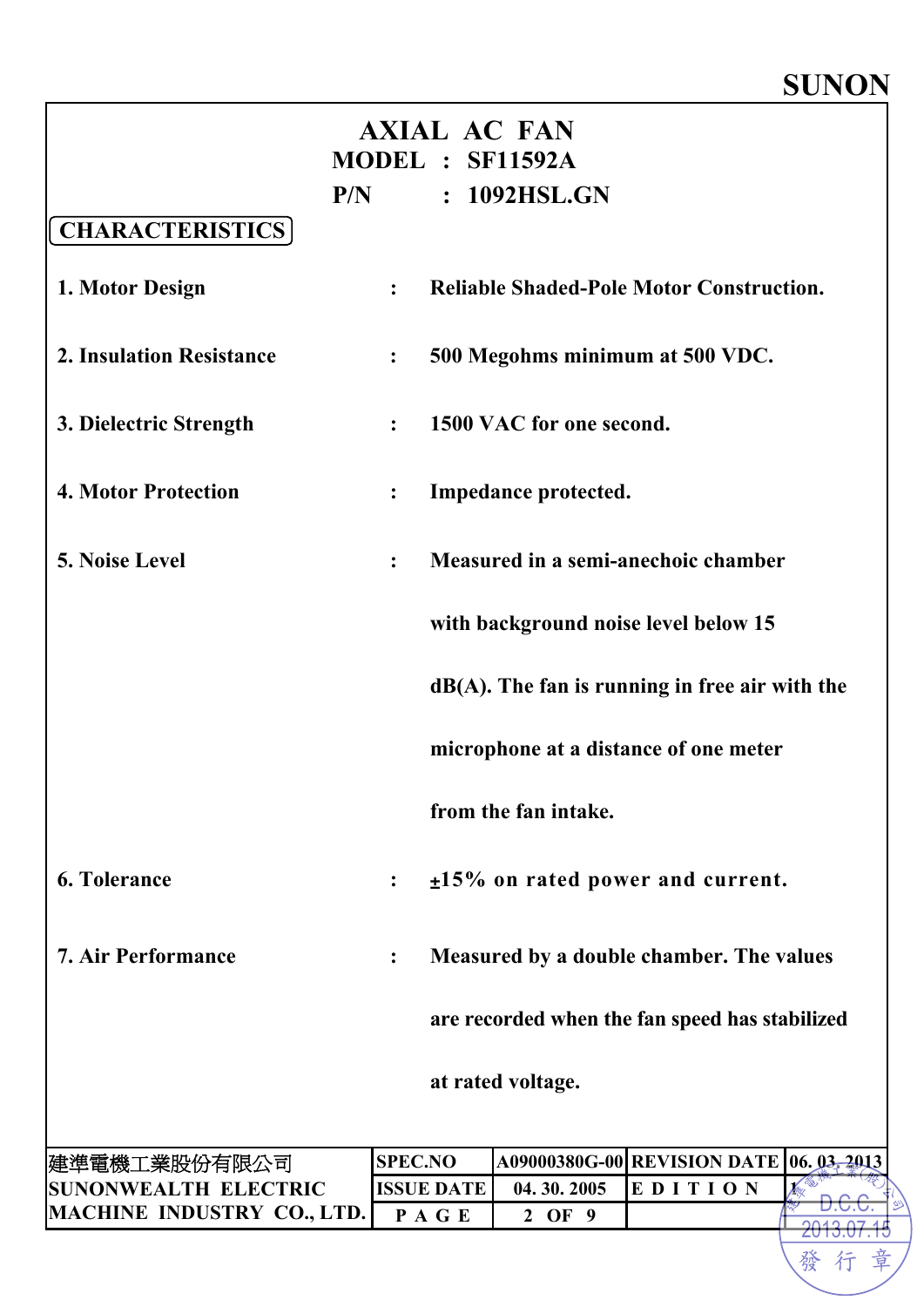2013.07.15

们

發

## **SPECIFICATIONS**

#### **MODEL : SF11592A P/N : 1092HSL.GN**

| 1-1. Rated Voltage                                 | $: 115$ VAC $50/60$ Hz                                                                                                                                                                     |                                    |                                                    |                |  |  |  |
|----------------------------------------------------|--------------------------------------------------------------------------------------------------------------------------------------------------------------------------------------------|------------------------------------|----------------------------------------------------|----------------|--|--|--|
| 1-2. Operating Voltage Range : 85~125 VAC          |                                                                                                                                                                                            |                                    |                                                    |                |  |  |  |
| 1-3. Starting Voltage                              |                                                                                                                                                                                            |                                    | : 85 VAC (25 deg. C POWER ON/OFF)                  |                |  |  |  |
| 1-4. Rated Speed                                   | : $2250/2750$ RPM $\pm 10\%$                                                                                                                                                               |                                    |                                                    |                |  |  |  |
| 1-5. Air Delivery                                  | $: 29/36$ CFM                                                                                                                                                                              |                                    |                                                    |                |  |  |  |
| 1-6. Static Pressure                               | $: 0.12/0.18$ Inch-H <sub>2</sub> O                                                                                                                                                        |                                    |                                                    |                |  |  |  |
| 1-7. Rated Current                                 | $: 0.12/0.11$ AMP                                                                                                                                                                          |                                    |                                                    |                |  |  |  |
| 1-8. Rated Power                                   | : 13/12 WATTS                                                                                                                                                                              |                                    |                                                    |                |  |  |  |
| 1-9. Noise Level                                   | : $36/39$ dB(A)                                                                                                                                                                            |                                    |                                                    |                |  |  |  |
| 1-10. Direction of Rotation                        |                                                                                                                                                                                            |                                    | : Counter-clockwise viewed from front of fan blade |                |  |  |  |
| 1-11. Operating Temperature                        | $\therefore$ -10 to +70 deg. C                                                                                                                                                             |                                    |                                                    |                |  |  |  |
| 1-12. Storage Temperature                          | $\therefore$ -40 to +70 deg. C                                                                                                                                                             |                                    |                                                    |                |  |  |  |
| 1-13. Bearing System                               |                                                                                                                                                                                            | : Lubricated sleeve bearing system |                                                    |                |  |  |  |
| 1-14. Weight                                       | : 280 g                                                                                                                                                                                    |                                    |                                                    |                |  |  |  |
| 1-15. Safety                                       | : TUV/UL/CUR/CE Approvals                                                                                                                                                                  |                                    |                                                    |                |  |  |  |
| 1-16. Vibration                                    | : Vibration of acceleration 1.5G and<br>frequency $5 - 50 - 5$ Hz is applied in all<br>3 directions $(X, Y, Z)$ , in cycles of 1 minute each,<br>for a total vibration time of 30 minutes. |                                    |                                                    |                |  |  |  |
| 建準電機工業股份有限公司                                       | <b>SPEC.NO</b>                                                                                                                                                                             |                                    | A09000380G-00 REVISION DATE                        | $06.03 - 2013$ |  |  |  |
| <b>SUNONWEALTH ELECTRIC</b><br>MACHINE INDHETDV CO | <b>ISSUE DATE</b>                                                                                                                                                                          | 04.30.2005                         | EDITION                                            |                |  |  |  |

**MACHINE INDUSTRY CO., LTD. P A G E 3 OF 9**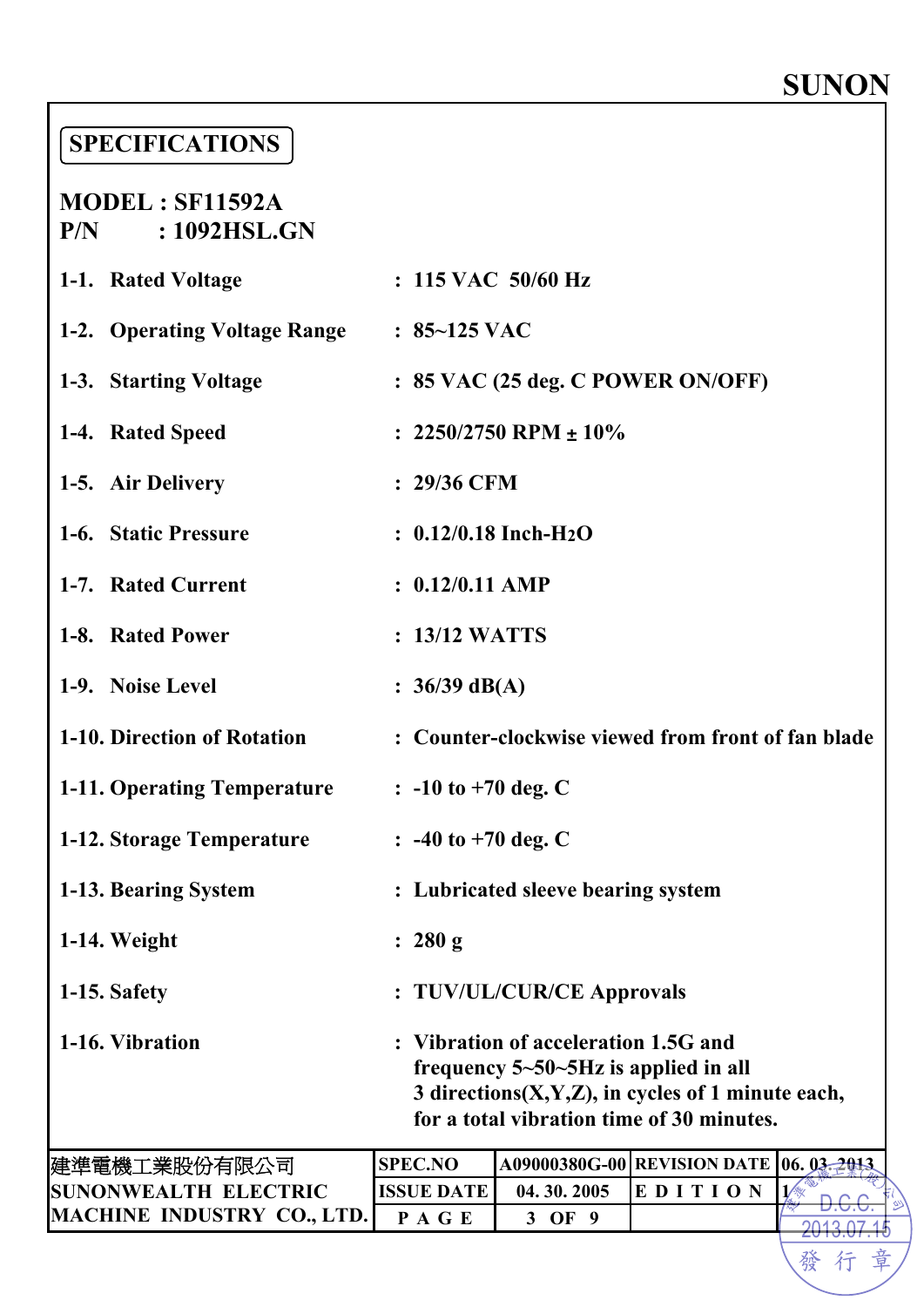## **MODEL : SF11592A**

### **P/N : 1092HSL.GN**

### **PERFORMANCE CURVES**

**STATIC PRESSURE** 

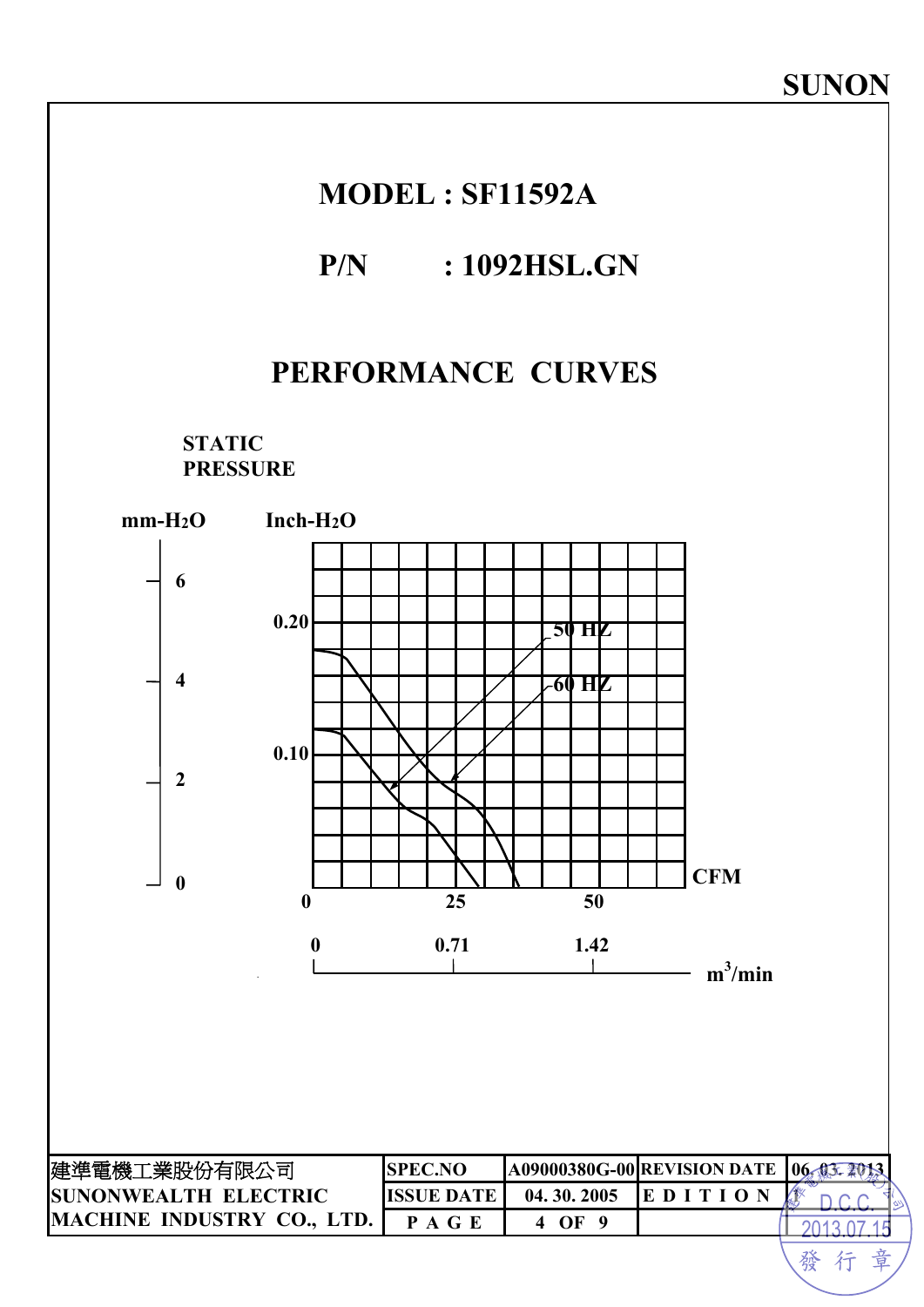## **MATERIAL**

- **2. Material**
- 
- 
- 

## **DIMENSIONS**

## **2-1. Frame : DIE-CAST ALUMINUM**

**2-2. Impeller : Thermoplastic PBT of UL 94V-0** 

#### **2-3. Lead Wire UL3266, 24 awg, GRAY**



#### **Air Flow Direction: Toward label side.**

**UNITS**:**mm** 

發行章

| 建準電機工業股份有限公司                       | <b>SPEC.NO</b>       |             | <b>A09000380G-00 REVISION DATE 106.03-2013</b> |  |
|------------------------------------|----------------------|-------------|------------------------------------------------|--|
| <b>ISUNONWEALTH ELECTRIC</b>       | <b>IISSUE DATE I</b> | 04.30.2005  |                                                |  |
| <b>IMACHINE INDUSTRY CO., LTD.</b> |                      | $_{\rm OF}$ |                                                |  |
|                                    |                      |             |                                                |  |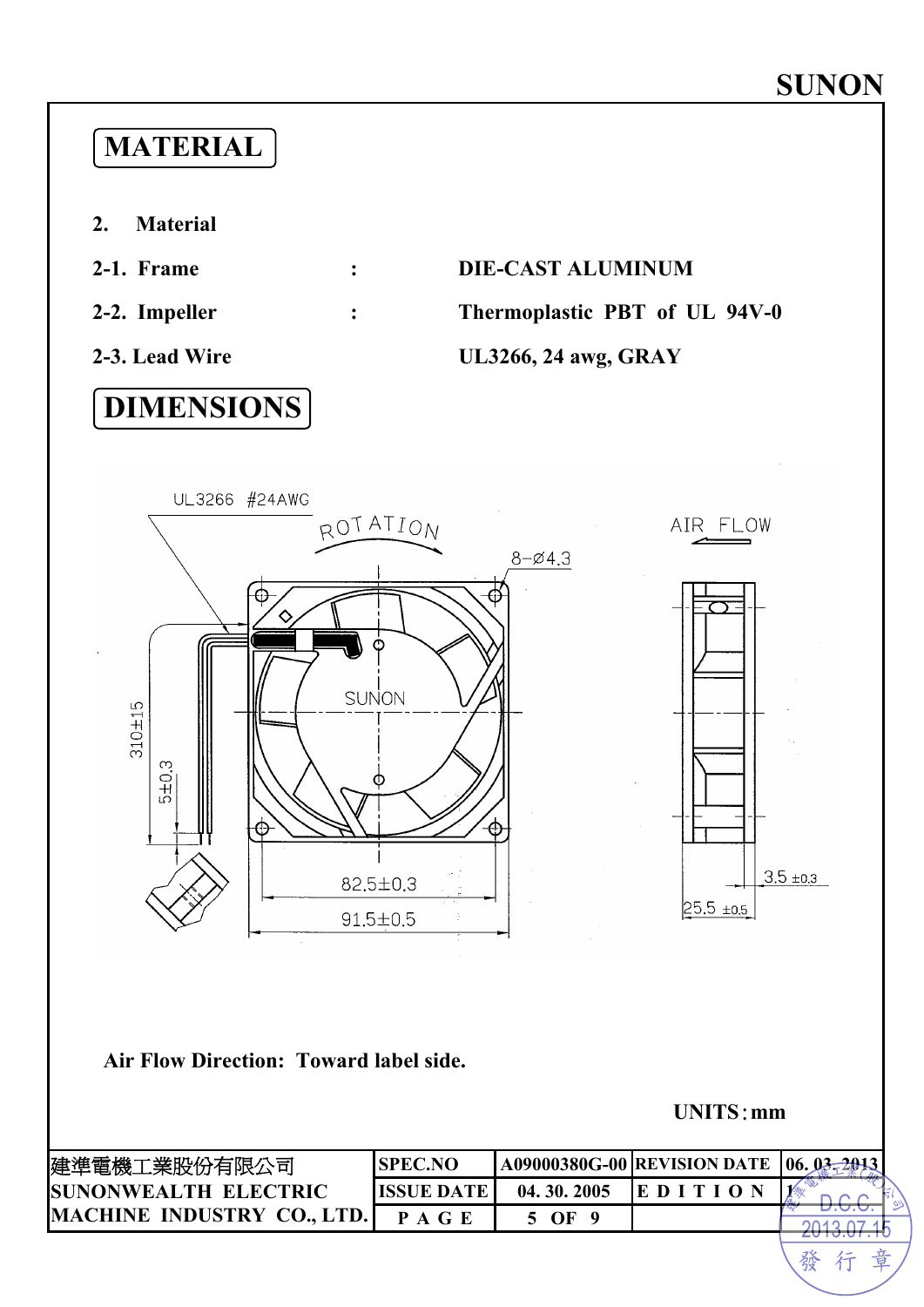## **Notes**

#### Ⅰ.**SAFETY**

- **1. DO NOT use or operate this fan in excess of the limitations set forth in this specification. SUNON is not responsible for the non-performance of this fan and/or any damages resulting from its use, if it is not used or operated in accordance with the specifications.**
- **2. SUNON recommends adding a protection circuit to the product or application in which this fan is installed, such as a thermo-fuse, or current-fuse or thermoprotector. The failure to use such a device may result in smoke, fire, electric shock by insulation degradation in cases of motor lock, motor lead short circuit, overload, or over voltage, and/or other failure.**
- **3. SUNON recommends installing a protection device to the product or application in which this fan is installed if there is a possibility of reverseconnection between VDC (+) and GND (-). The failure to install such a device may result in smoke, fire, and/or destruction, although these conditions may not manifest immediately.**
- **4. This fan must be installed and used in compliance with all applicable safety standards and regulations.**
- **5. Use proper care when handling and/or installing this fan. Improper handling or installation of this fan may cause damage that could result in unsafe conditions.**
- **6. Use proper care during installation and/or wiring. Failure to use proper care may cause damage to certain components of the fan including, but not limited to, the coil and lead wires, which could result in smoke and/or fire.**
- **7. DO NOT use power or ground PWM to control the fan speed. If the fan speed needs to be adjusted, please contact SUNON to customize the product design for your application.**
- **8. For critical or extreme environments, including non stop operation, please contact SUNON and we will gladly provide assistance with your product selection to ensure an appropriate cooling product for your application.**

| 建準電機工業股份有限公司                           | SPEC.NC           |            | <b>A09000380G-00 REVISION DATE 06.05.2023</b> |  |
|----------------------------------------|-------------------|------------|-----------------------------------------------|--|
| <b>ISUNONWEALTH ELECTRIC</b>           | <b>ISSUE DATE</b> | 04.30.2005 | IE D I                                        |  |
| <b>MACHINE</b><br><b>INDUSTRY CO.,</b> |                   | ЭF         |                                               |  |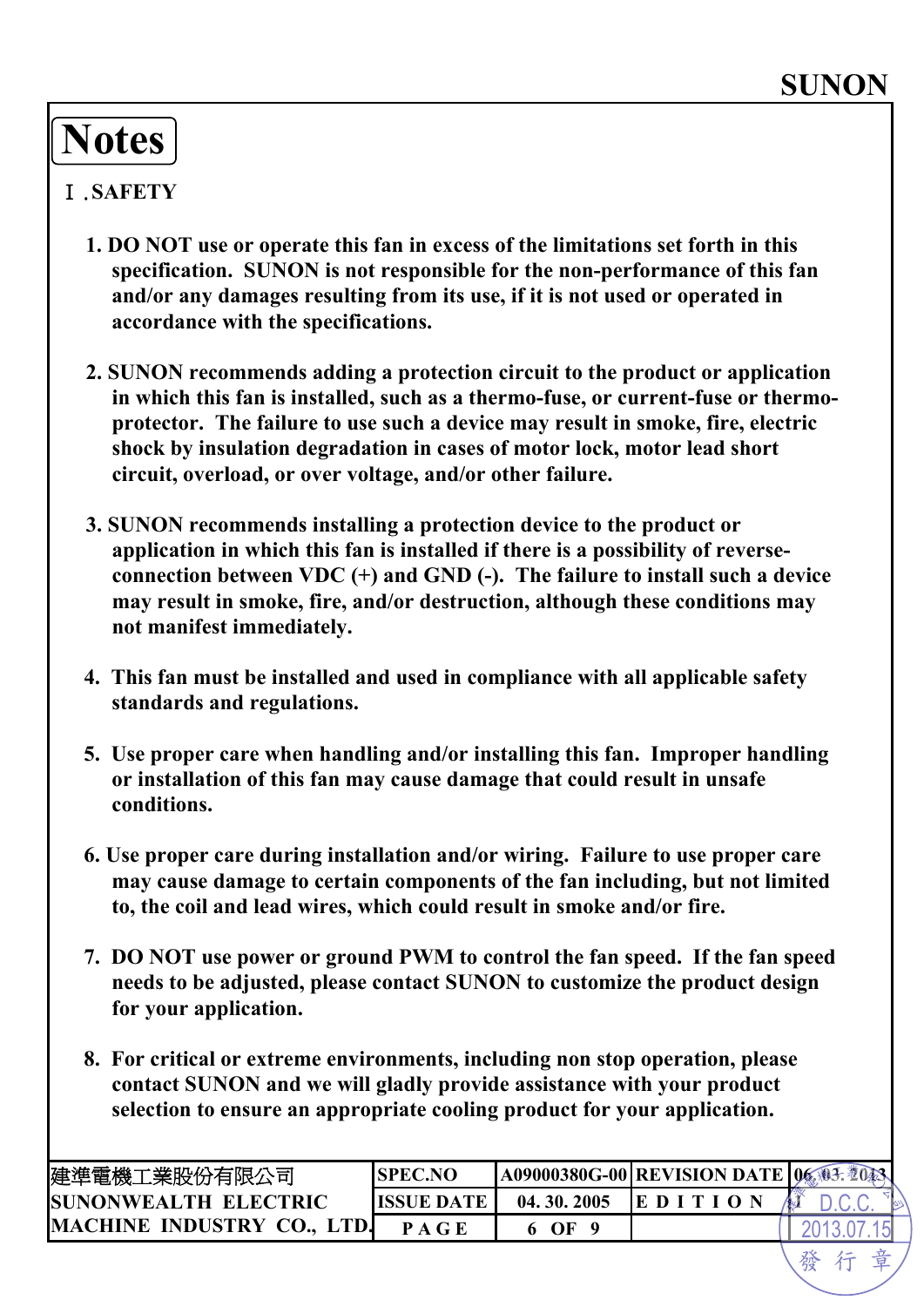# **Notes**

#### **II. SPECIFICATION MODIFICATION**

- **1. SUNON offers engineering assistance on fan installation and cooling system design.**
- **2. All changes, modifications and/or revisions to the specifications, if any, are incorporated in the attached specifications.**
- **3. No changes, modifications and/or revisions to these specifications are effective absent agreement, by both SUNON and the customer, in writing.**
- **4. This fan will be shipped in accordance with the attached specification unless SUNON and the customer have agreed otherwise, in writing, as specified in Paragraph 3, above.**

#### **III. OTHER**

- **1. When building your device, please examine thoroughly any variation of EMC, temperature rise, life data, quality, etc. of this product by shock/drop/vibration testing, etc. If there are any problems or accidents in connection with this product, it should be mutually discussed and examined.**
- **2. Use proper care when handling this fan. Components such as fan holders or bearings may be damaged, if touched with fingers or other objects. Additionally, static electricity (ESD) may damage the internal circuits of the fan.**
- **3. DO NOT operate this fan in proximity to hazardous materials such as organic silicon, cyanogens, formalin, phenol, or corrosive gas environments including, but**  not limited to,  $H_2S$ ,  $SO_2$ ,  $NO_2$ , or  $Cl_2$ .
- **4. SUNON recommends that you protect this fan from exposure to outside elements such as dust, condensation, humidity or insects. Exposure of this fan to outside elements such as dust, condensation, humidity or insects may affect its performance and may cause safety hazards. SUNON does not warrant against damage to the product caused by outside elements.**

| 建準電機工業股份有限公司                 | <b>ISPEC.NO</b>    |            | <b> A09000380G-00 REVISION DATE  06.03. 2043.</b> |  |
|------------------------------|--------------------|------------|---------------------------------------------------|--|
| <b>ISUNONWEALTH ELECTRIC</b> | <b>IISSUE DATE</b> | 04.30.2005 | <b>IEDITION</b>                                   |  |
| MACHINE INDUSTRY CO., LTD.   | P A G E            | $\Omega$   |                                                   |  |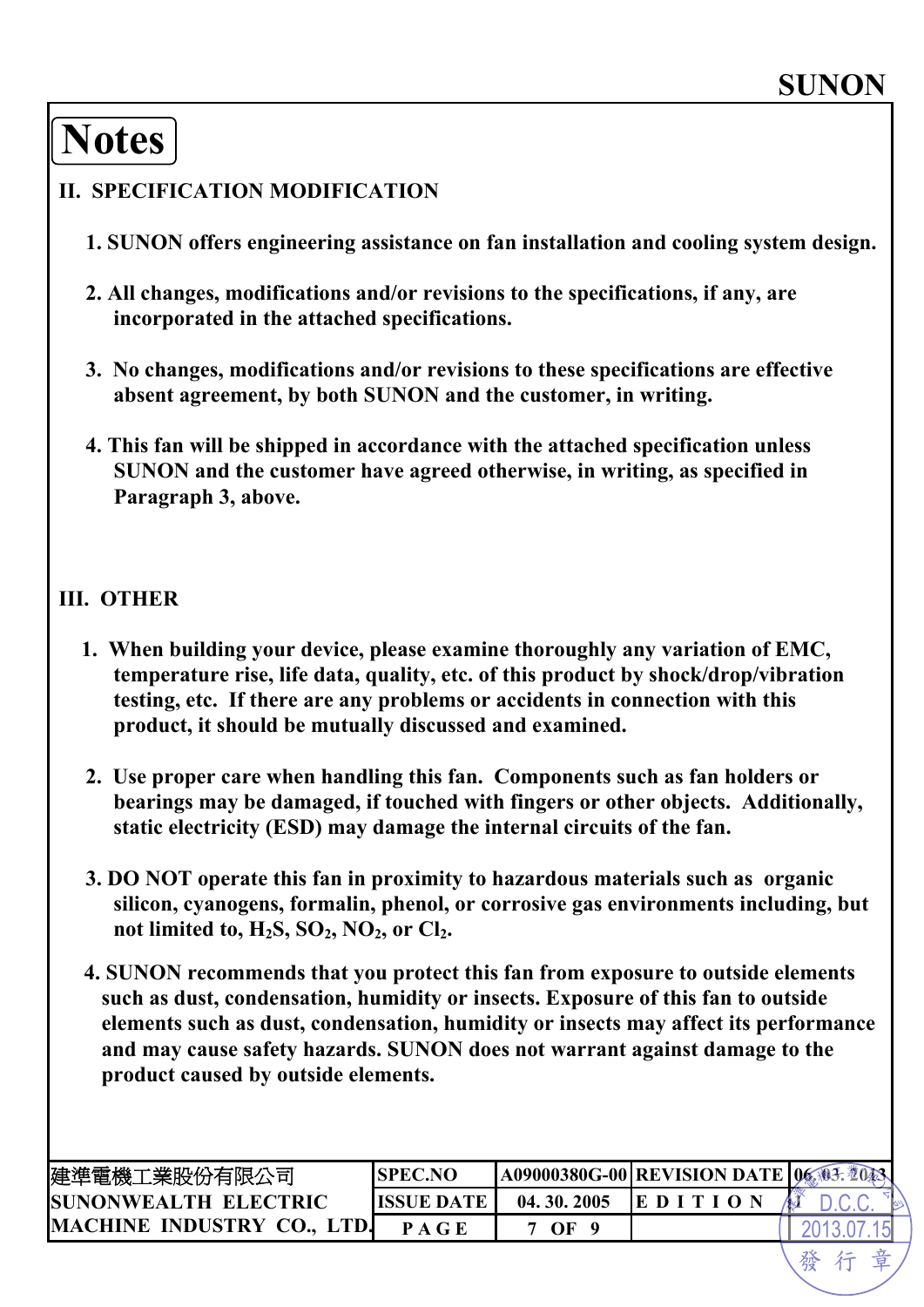## **Notes**

- **5. This fan must be installed properly and securely. Improper mounting may cause harsh resonance, vibration, and noise.**
- **6. Fan guards may prevent injury during handling or installation of the fan and are available for sale with this fan.**
- **7. Unless otherwise noted, all testing of this fan is conducted at 25°C ambient temperature and sixty-five percent (65%) relative humidity.**
- **8. DO NOT store this fan in an environment with high humidity. This fan must be stored in accordance with the attached specifications regarding storage temperature. If this fan is stored for more than 6 months, SUNON recommends functional testing before using.**
- **9. SUNON reserves the right to use components from multiple sources at its discretion. The use of components from other sources will not affect the specfications as described herein.**
- **10. The "Life Expectancy" of this fan has not been evaluated for use in combination with any end application. Therefore, the Life Expectancy Test Reports (L10 and MTTF Report) that relate to this fan are only for reference.**

#### **VI. WARRANTY**

**This fan is warranted against all defects which are proved to be fault in our workmanship and material for one year from the date of our delivery. The sole responsibility under the warranty shall be limited to the repair of the fan or the replacement thereof, at SUNON's sole discretion. SUNON will not be responsible for the failures of its fans due to improper handing, misuse or the failure to follow specifications or instructions for use. In the event of warranty claim, the customer shall immediately notify SUNON for verification. SUNON will not be responsible for any consequential damage to the customer's equipment as a result of any fans proven to be defective.** 

| 建準電機工業股份有限公司                      | <b>SPEC.NO</b>    |            | <b>A09000380G-00 REVISION DATE  06,03 7013</b> |  |
|-----------------------------------|-------------------|------------|------------------------------------------------|--|
| <b>ISUNONWEALTH ELECTRIC</b>      | <b>ISSUE DATE</b> | 04.30.2005 | $\mathbf{E} \mathbf{D} \mathbf{I}$             |  |
| <b>MACHINE INDUSTRY CO., LTD.</b> |                   | OF         |                                                |  |